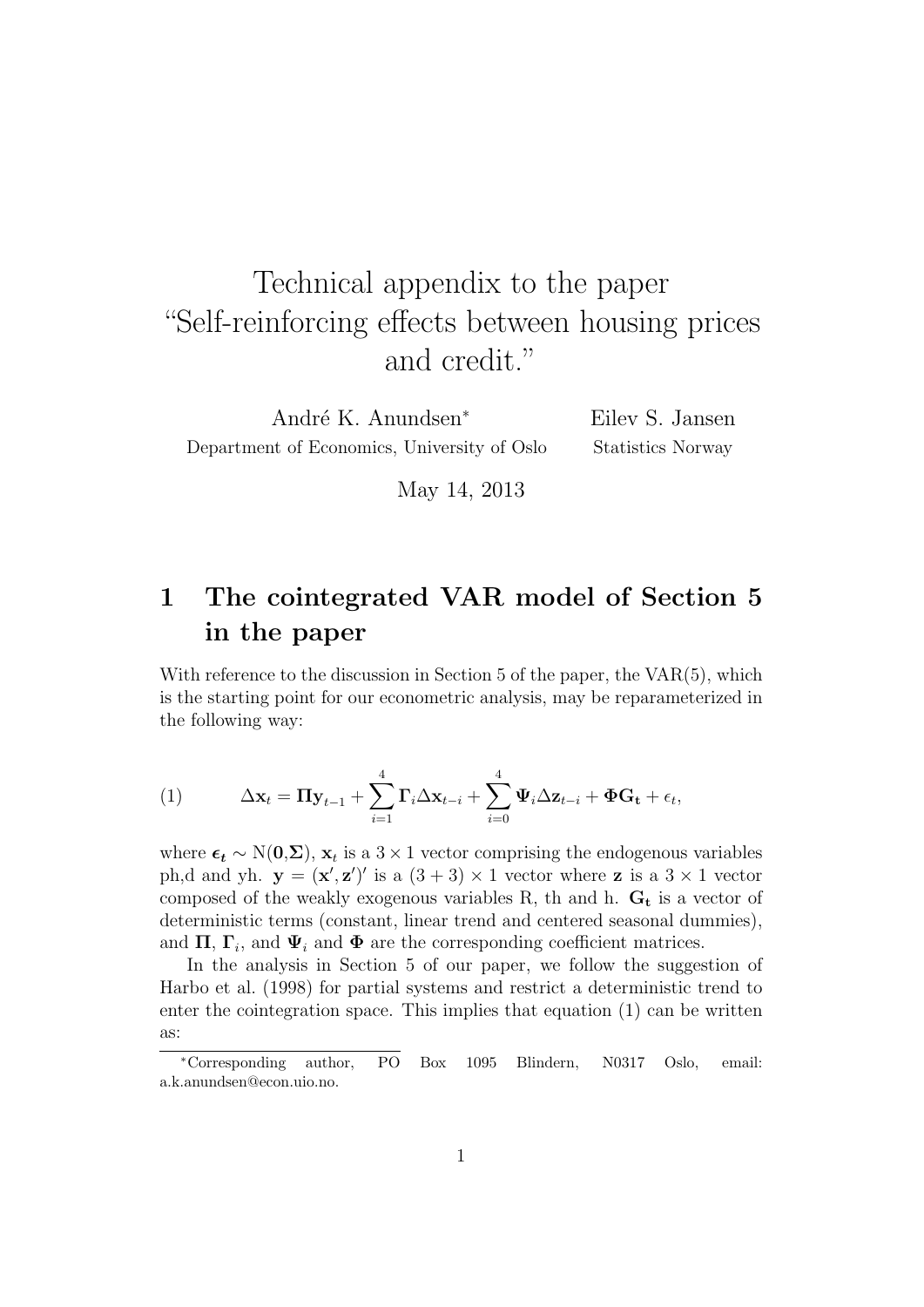(2) 
$$
\Delta \mathbf{x}_t = \tilde{\mathbf{\Pi}} \tilde{\mathbf{y}}_{t-1} + \sum_{i=1}^4 \mathbf{\Gamma}_i \Delta \mathbf{x}_{t-i} + \sum_{i=0}^4 \mathbf{\Psi}_i \Delta \mathbf{z}_{t-i} + \tilde{\mathbf{\Phi}} \tilde{\mathbf{G}}_t + \epsilon_t
$$

where  $\tilde{\mathbf{\Pi}} = (\mathbf{\Pi}, \delta)$  and  $\tilde{\mathbf{y}} = (\mathbf{y}', t)'$  with  $\delta$  representing the vector of trend coefficients. Further,  $\tilde{G}_t$  comprises only a constant and centered seasonal dummies with the corresponding coefficient matrix being given as  $\Phi$ .

The trace test for the order of cointegration (Johansen, 1988) can be used to determine the rank of the matrix  $\Pi$ , which corresponds to the number of independent linear combinations between the variables that are stationary. We follow Johansen (1988) and define  $\tilde{\mathbf{\Pi}} = \boldsymbol{\alpha}\boldsymbol{\beta}'$ , where  $\boldsymbol{\beta}$  is a  $(p+q+1) \times r$ matrix and  $\alpha$  is a  $p \times r$  matrix corresponding to the long run coefficients and loading factors respectively. The rank of the  $\Pi$  matrix is denoted by r, while p refers to number of endogenous variables and  $q + 1$  is the number of exogenous variables (including the deterministic trend, which is restricted to lie in the cointegration space).

Given that the rank of  $\Pi$  is two (as we find in the paper), with three endogenous and three exogenous variables, the cointegrating part of equation (1) takes on the following form:

$$
(3)
$$

$$
\alpha\beta'{\bf y} = \left(\begin{array}{ccc} \alpha_{1,ph} & \alpha_{1,d} \\ \alpha_{2,ph} & \alpha_{2,d} \\ \alpha_{3,ph} & \alpha_{3,d} \end{array}\right) \left(\begin{array}{ccc} \beta_{ph,1} & \beta_{d,1} & \beta_{yh,1} & \beta_{R,1} & \beta_{th,1} & \beta_{h,1} & \beta_{t,1} \\ \beta_{ph,2} & \beta_{d,2} & \beta_{yh,2} & \beta_{R,2} & \beta_{th,2} & \beta_{h,2} & \beta_{t,2} \end{array}\right) \left(\begin{array}{c} ph \\ d \\ ph \\ R \\ th \\ th \\ h \end{array}\right)
$$

Exact identification can be achieved by imposing two restrictions in each vector. We start by normalizing on real housing prices in the first vector  $(\beta_{ph,1} = 1)$  and real household debt in the other  $(\beta_{d,2} = 1)$ . In addition, it is assumed that the housing turnover has no direct effect on real housing prices  $(\beta_{th,1} = 0)$ . Tests for overidentifying restrictions are reported in the paper.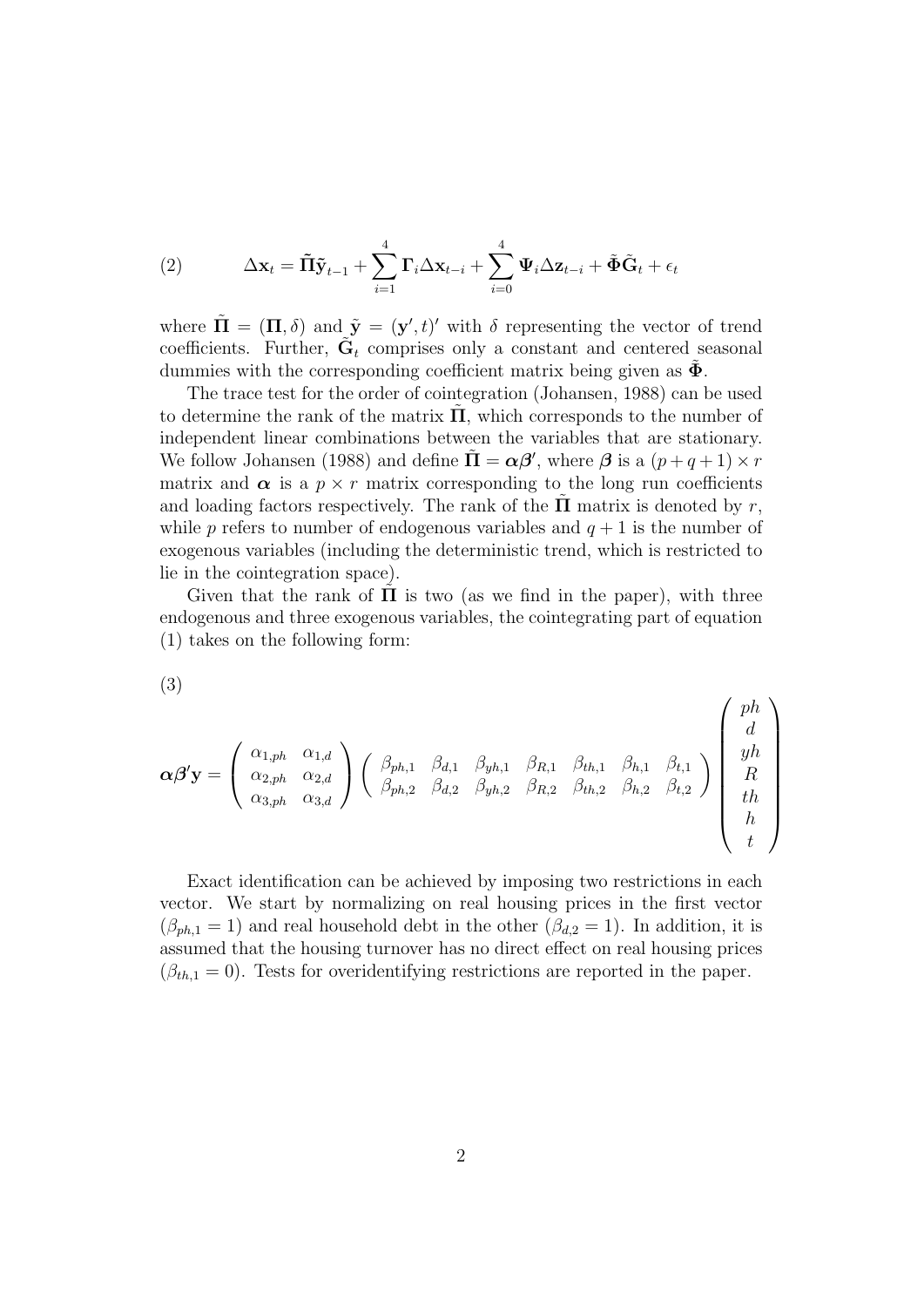## 2 The Dynamic model of Section 6 in the paper

To derive the simultaneous equation system that forms the basis for the econometric analysis in Section 6 of the paper, we have premultiplied the reduced form representation in equation (2) by the (non-zero) contemporaneous feedback matrix, B:

(4) 
$$
\mathbf{B}\Delta\mathbf{x}_{t} = \mathbf{B}\tilde{\mathbf{\Pi}}\tilde{\mathbf{y}}_{t-1} + \sum_{i=1}^{4} \mathbf{B}\mathbf{\Gamma}_{i}\Delta\mathbf{x}_{t-i} + \sum_{i=0}^{4} \mathbf{B}\Psi_{i}\Delta\mathbf{z}_{t-i} + \mathbf{B}\epsilon_{t}
$$

where we now define  $\mathbf{B}\tilde{\mathbf{\Pi}} = \boldsymbol{B}\boldsymbol{\alpha}\boldsymbol{\beta}' = \boldsymbol{\alpha}^*\boldsymbol{\beta}', \boldsymbol{B}\boldsymbol{\Gamma}_i = \boldsymbol{\Gamma}_i^*, \boldsymbol{B}\boldsymbol{\Psi}_i = \boldsymbol{\Psi}_i^*, \boldsymbol{B}\boldsymbol{\epsilon}_t = \boldsymbol{\varepsilon}_t.$ In the interest of expositional simplicity, we have left out the deterministic terms,  $\tilde{\mathbf{G}}_t$ , from the equation. The new error term will also be IIN with zero mean and variance-covariance matrix given by:  $\Omega = E(\epsilon_t \epsilon_t')$  $BE(\epsilon_t \epsilon'_t) B' = B\Sigma B'.$ 

As the income variable is found to be weakly exogenous, we can write the above system as a conditional system for housing prices and credit and a marginal model for income (see e.g Johansen (1992)). Since the focus of our paper is the interaction between housing prices and credit, we can, without loss of generality, abstract from modeling the marginal model for income. In that case, the conditional SVECM takes the following form:

(5) 
$$
\Delta ph_t - b_{12} \Delta d_t = \sum_{i=1}^4 \Gamma_{1i}^* \Delta \mathbf{x}_{t-i}^* + \sum_{i=0}^4 \Psi_{1i}^* \Delta \mathbf{z}_{t-i}^* + \sum_{i=1}^4 \widetilde{\Psi}_{1, Ri} \Delta R_{t-i} + \alpha_{1, ph}^* E C M_{t-1}^{ph} + \alpha_{1, d}^* E C M_{t-1}^d + \varepsilon_{ph, t} + \alpha_{2, ph}^* E C M_{t-1}^{ph} + \varepsilon_{2, kh}^* \Delta \mathbf{z}_{t-i}^* + \sum_{i=1}^4 \widetilde{\Psi}_{2, Ri} \Delta R_{t-i} + \alpha_{2, ph}^* E C M_{t-1}^{ph} + \alpha_{2, d}^* E C M_{t-1}^d + \varepsilon_{d, t}
$$

where we have normalized such that the contemporaneous feedback matrix, **, has ones along the main diagonal.**  $**x**<sup>*</sup>$  **now consists of the two remaining** endogenous variables, while  $z^*$  still represents a vector of the current and lagged exogenous variables in the system (including the income variable) as well as a constant and centered seasonal dummies.  $\Gamma_{ji}^*, \Psi_{ji}^*$  and  $\Psi_{j, Ri}$  (j=1, 2) are the short run coefficients, where  $\Gamma_i^* = (\Gamma_{1i}^*, \Gamma_{2i}^*)$  and  $\Psi_i^* = (\Psi_{1i}^*, \Psi_{2i}^*)$ . Since the housing stock adjusts slowly, it is assumed to be fixed in the short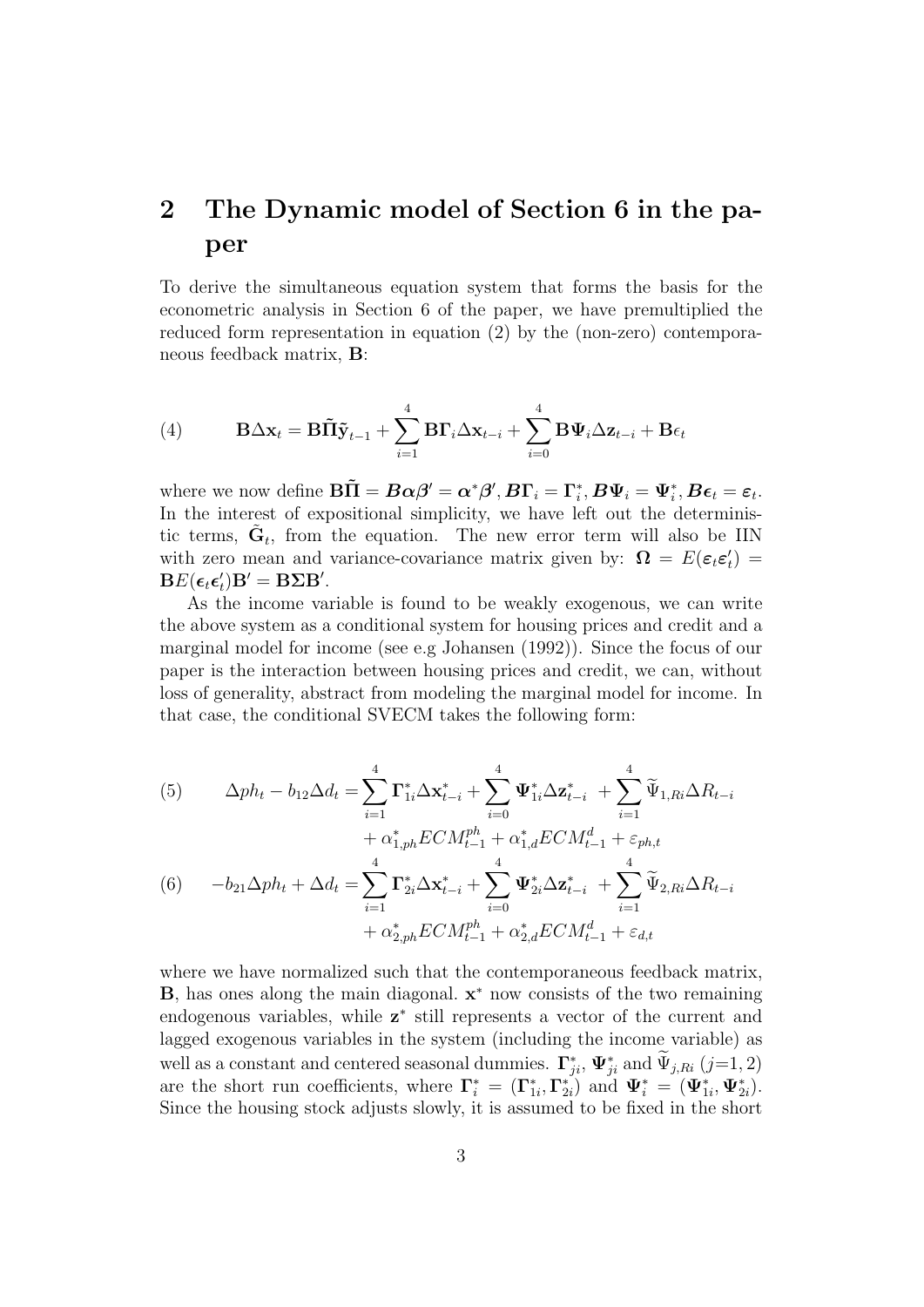run and is not part of the vector  $z^*$ . Note also that we have excluded the contemporaneous value of the change in real after-tax interest rate,  $\Delta R_t$ , from both equations to form our general unrestricted model. However, we supplement the short run dynamics by including an expectations variable, E, which measures households expectations about future developments in their personal economy and the macroeconomy. Hence,  $\mathbf{z}^* = (th, E, yh)$ . This is the system that constitutes the general unrestricted model. In Section 6 of the paper, we have reduced the dimensionality of this system by going general to specific. The final model (preferred specification) is reported in Table 5 of the paper.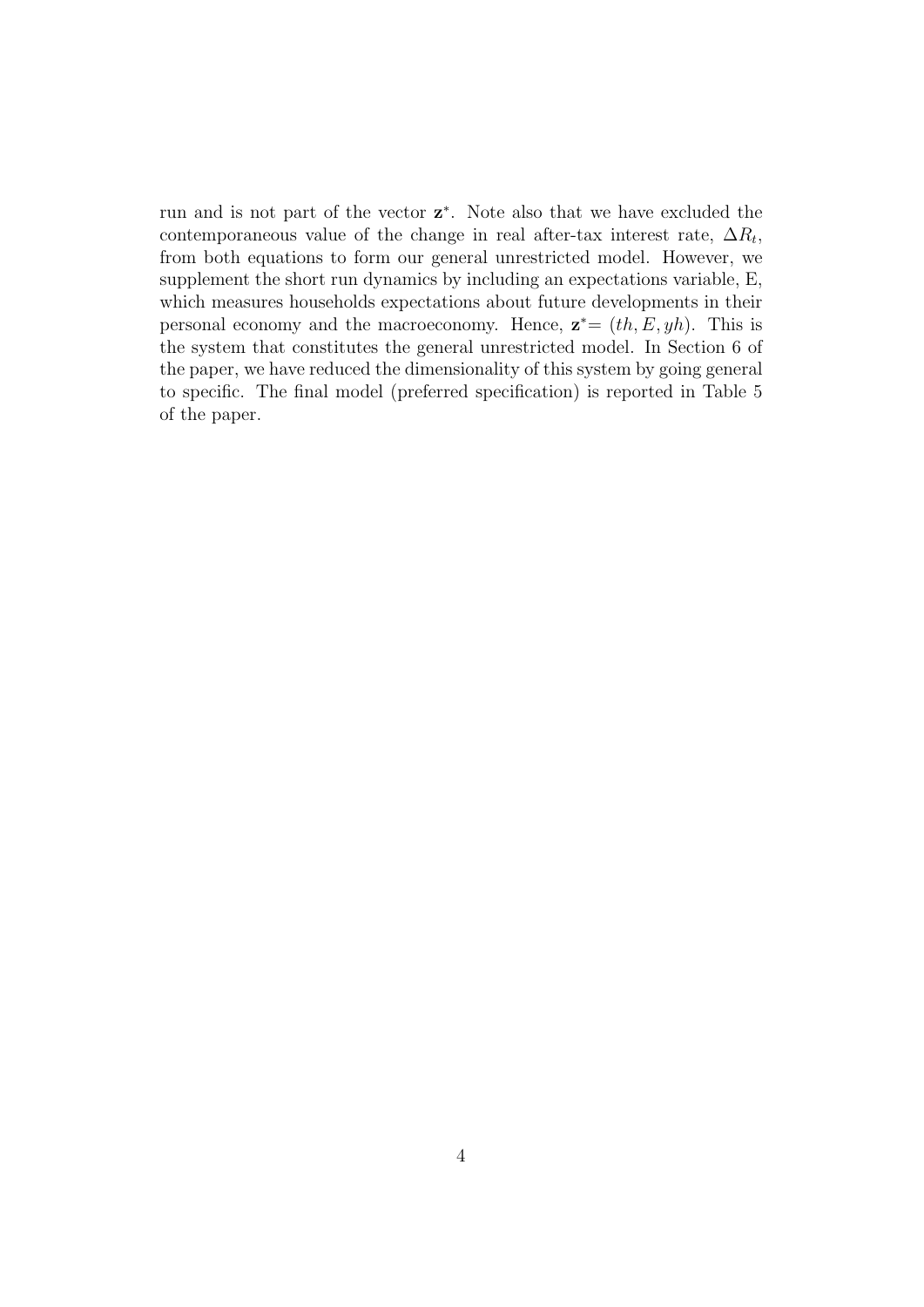#### 3 Equation-by-equation modelling

Adopting a single equation approach one would take the system represented by equation (5) and (6) as a starting point. This approach precludes any formal treatment of identification, but may possibly give reasonable results if the simultaneity bias is not large. We have used the automated multipath search algorithm Autometrics (see Doornik (2009) and Doornik and Hendry (2009a)) to reduce the dimensionality of each equation. An obvious advantage with this algorithm is that it is very little path dependent as it does a multipath search. However, the benefit from this might be outweighed by the fact that it does not allow us to take care of the simultaneity from the onset by doing a full fledged system analysis at each step in the reduction process. The results from this single equation general to specific approach are documented in Table 1 and Table 2 for the housing price and credit equation, respectively.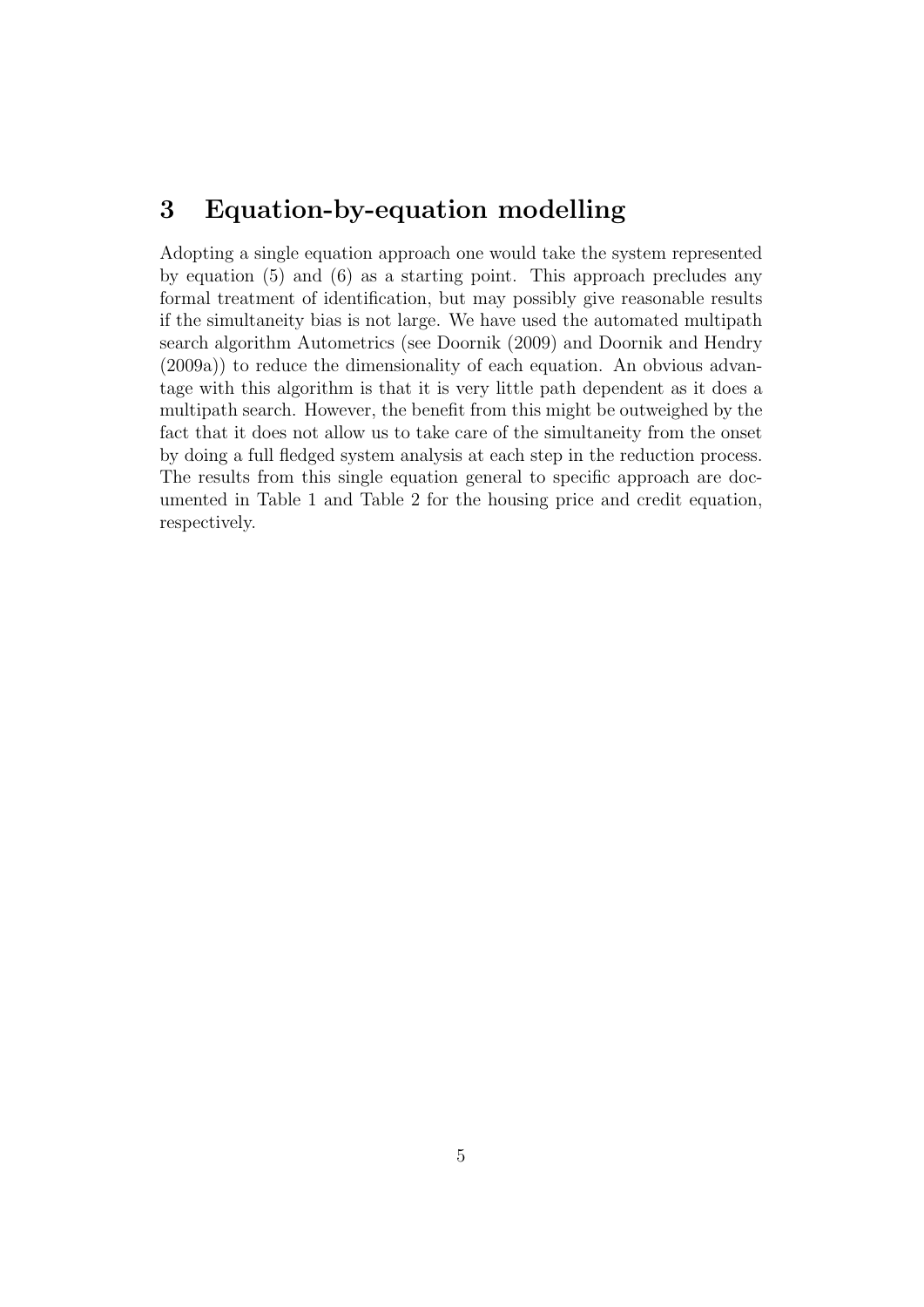| Variable                 | Coefficient<br>t-value                   |                   |
|--------------------------|------------------------------------------|-------------------|
| Constant                 | 1.23                                     | 6.78              |
| $\Delta d$               | 0.61                                     | 3.85              |
| $\Delta ph_{t-4}$        | 0.41                                     | 4.93              |
| $\Delta t_{t-3}$         | 0.05                                     | 2.55              |
| $\Delta r_{t-4}$         | $-0.38$                                  | 2.06              |
| $\Delta E_t$             | 0.095                                    | 4.54              |
| $\Delta E_{t-1}$         | 0.096                                    | 4.40              |
| $\Delta E_{t-2}$         | 0.05                                     | 2.17              |
| $ecm_{t-1}^{ph}$         | $-0.07$                                  | 3.81              |
| $ecm_{t-1}^d$            | $-0.14$                                  | 6.80              |
| $CSeasonal_t$            | $-0.006$                                 | 0.496             |
| $CSeasonal_{t-1}$        | $-0.007$                                 | 0.65              |
| $CSeasonal_{t-2}$        | $-0.009$                                 | 0.999             |
| $\sigma$                 | 0.0141                                   |                   |
| $R^2$                    | 0.82                                     |                   |
| $Adj.R^2$                | 0.80                                     |                   |
| Diagnostics <sup>b</sup> | Test statistic                           | Value [p-value]   |
| AR $1-5$ test:           | $F(5, 73) =$                             | $0.4789$ [0.7909] |
| ARCH 1-4 test:           | $F(4,83) =$                              | $0.4462$ [0.7749] |
| Normality test:          | $\chi^2(2) =$                            | 1.5603 [0.4583]   |
| Hetero test:             | $F(21,69) =$                             | 1.3658 [0.1672]   |
| Estimation Method        | OLS (Autometrics with p-value $= 0.05$ ) |                   |
| Sample                   | 1986q2-2008q4                            |                   |

Table 1: Short run dynamics obtained by Autometrics for housing price equation<sup>a</sup>

<sup>b</sup> See Doornik and Hendry (2009a).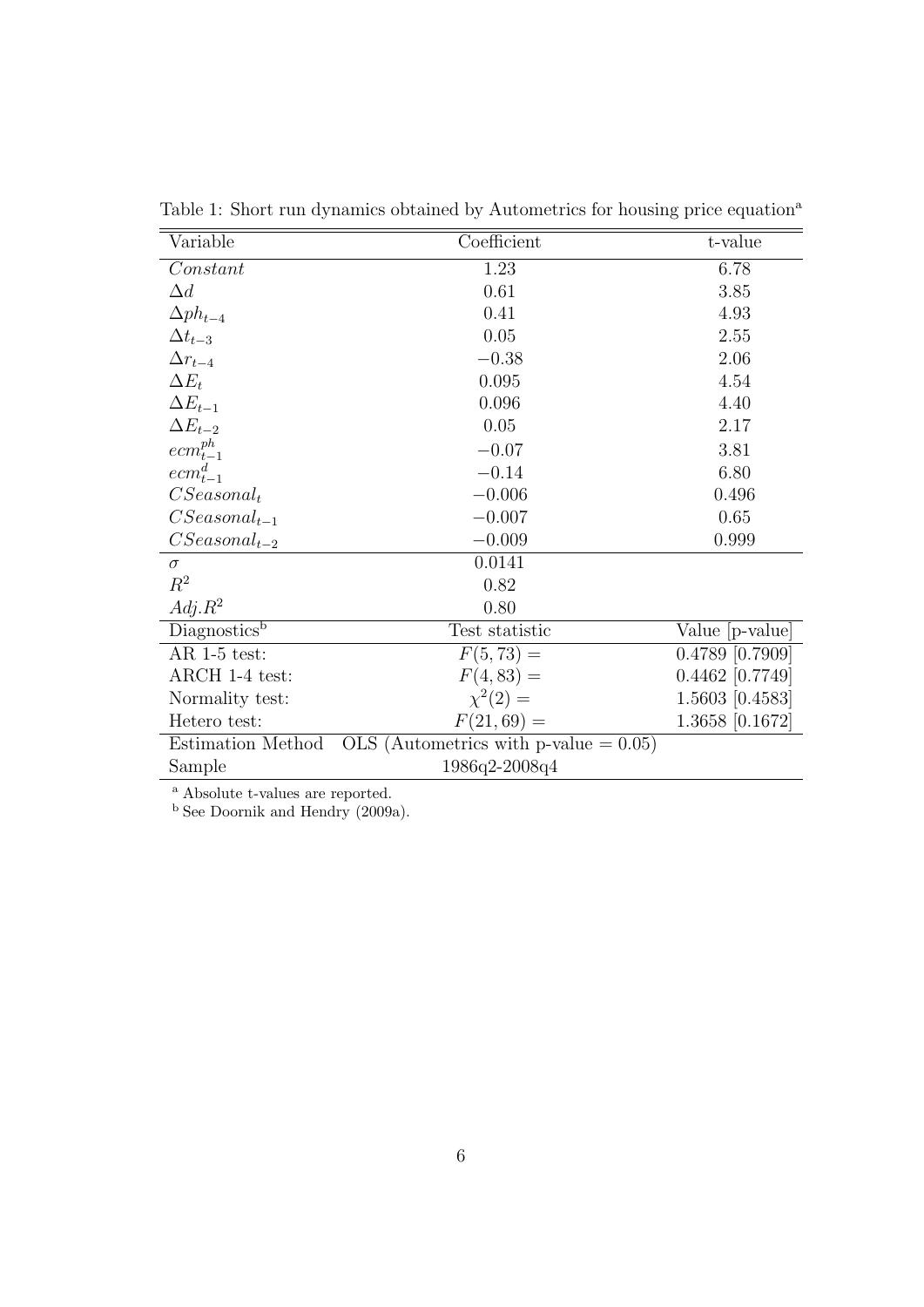| Variable          | Coefficient                              | t-value           |
|-------------------|------------------------------------------|-------------------|
| Constant          | $-0.73$                                  | 10.6              |
| $\Delta p h_t$    | 0.30                                     | 7.06              |
| $\Delta ph_{t-4}$ | $-0.12$                                  | 2.64              |
| $\Delta y_{t-2}$  | $-0.15$                                  | 3.10              |
| $\Delta E_{t-1}$  | $-0.04$                                  | 2.45              |
| $\Delta r_{t-3}$  | $-0.24$                                  | 2.34              |
| $ecm_{t-1}^{ph}$  | 0.09                                     | 10.8              |
| $CSeasonal_t$     | $-0.004$                                 | 1.16              |
| $CSeasonal_{t-1}$ | $-0.004$                                 | 1.50              |
| $CSeasonal_{t-2}$ | $-0.01$                                  | 4.07              |
| $\sigma$          | 0.009                                    |                   |
| $R^2$             | 0.72                                     |                   |
| $Adj.R^2$         | 0.69                                     |                   |
| Diagnosticsb      | Test statistic                           | Value [p-value]   |
| $AR$ 1-5 test:    | $F(5, 76) =$                             | $1.4959$ [0.2011] |
| ARCH 1-4 test:    | $F(4,83) =$                              | $0.7501$ [0.5608] |
| Normality test:   | $\chi^2(2) =$                            | 4.9864 [0.0826]   |
| Hetero test:      | $F(15, 75) =$                            | $0.8092$ [0.6641] |
| Estimation Method | OLS (Autometrics with p-value $= 0.05$ ) |                   |
| Sample            | 1986q2-2008q4                            |                   |

Table 2: Short run dynamics obtained from Autometrics for the credit equation<sup>a</sup>

<sup>b</sup> See Doornik and Hendry (2009a).

The results in Table 1 and Table 2 reveal some differences as compared to our preferred model. We note that both variables enter contemporaneously in both equations. Also, we observe that the income variable and the expectations variable are both highly significant in the credit equation with negative signs, which are not plausible a priori . Let us now turn to the two equations when they are estimated simultaneously to take care of potential endogeneity problems. Results are displayed in Table 3.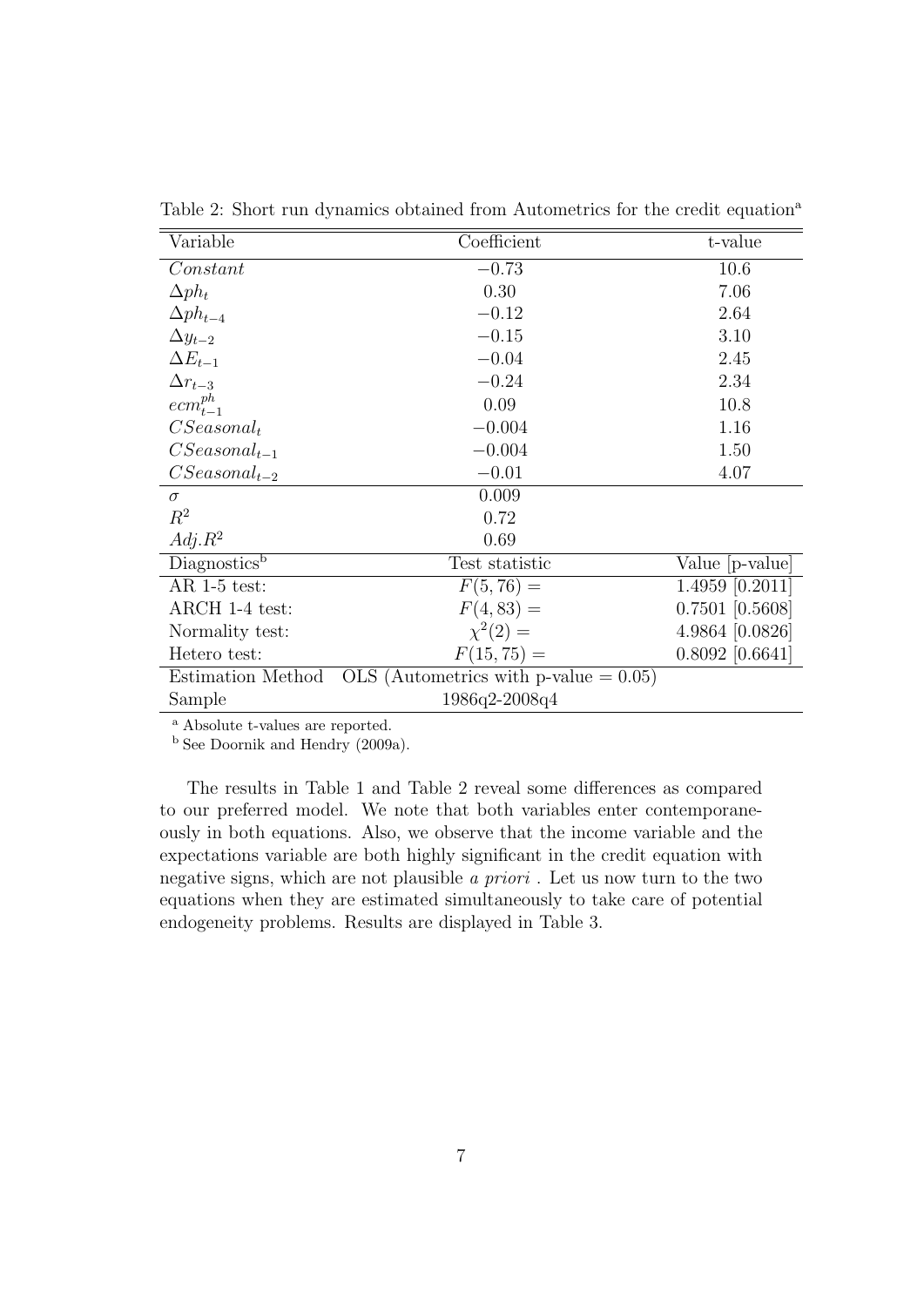|                           | Real housing prices       |                 | Real household debt |          |
|---------------------------|---------------------------|-----------------|---------------------|----------|
| Variable                  | Coefficient               | t-value         | Coefficient         | t-value  |
| Constant                  | 1.00                      | 3.78            | $-0.73$             | $10.5\,$ |
| $\Delta d_t$              | $-0.26$                   | 0.49            |                     |          |
| $\Delta p h_t$            |                           |                 | 0.32                | 5.50     |
| $\Delta ph_{t-4}$         | 0.36                      | 3.65            | $-0.13$             | 2.57     |
| $\Delta y h_{t-2}$        |                           |                 | $-0.15$             | 3.05     |
| $\Delta E_t$              | 0.12                      | 3.88            |                     |          |
| $\Delta E_{t-1}$          | 0.10                      | $3.95\,$        | $-0.04$             | 2.48     |
| $\Delta E_{t-2}$          | 0.05                      | 1.75            |                     |          |
| $\Delta r_{t-3}$          |                           |                 | $-0.24$             | 2.37     |
| $\Delta r_{t-4}$          | $-0.51$                   | 2.36            |                     |          |
| $\Delta t_{t-3}$          | 0.06                      | 2.50            |                     |          |
| $ECM_{t-1}^{ph}$          | $-0.11$                   | 3.34            | 0.09                | 10.6     |
| $ECM_{t-1}^d$             | $-0.10$                   | 3.85            |                     |          |
| Dummy, $q1$               | $-0.01$                   | 0.75            | $-0.005$            | 1.26     |
| Dummy, q2                 | $-0.009$                  | 0.73            | $-0.004$            | 1.55     |
| Dummy, $q3$               | $-0.02$                   | 1.61            | $-0.01$             | 4.07     |
| Sargan                    | $\overline{\chi^2(43)} =$ | 40.323 [0.5881] |                     |          |
| Log likelihood            | 567.99                    |                 |                     |          |
| $\sigma$                  | 0.016                     |                 | 0.0086              |          |
| Diagonostics <sup>b</sup> | Test statistic            | Value [p-value] |                     |          |
| Vector SEM-AR 1-5 test:   | $F(20, 138) =$            | 0.7944[0.7168]  |                     |          |
| Vector Normality test:    | $\chi^2(4) =$             | 4.7544[0.3134]  |                     |          |
| Vector Hetero test:       | $F(183, 81) =$            | 1.0260[0.4557]  |                     |          |
| Estimation Method         | <b>FIML</b>               |                 |                     |          |
| Sample                    | 1986q2-2008q4             |                 |                     |          |

Table 3: System estimation of the specifications obtained by Autometrics ( equation by equation)<sup>a</sup>

<sup>b</sup> See Doornik and Hendry (2009b).

The credit equation remains almost unaltered, while the housing price equation changes dramatically. First of all, the credit variable which is positive and highly significant in the single equation model has now changed sign and is insignificant. Also, the loadings have changed. As a final check of this model, we will explore how the implied dynamics of the system to a permanent increase in real disposable income would be. We follow exactly the same set up as in section 7.1 of the paper and the dynamic multipliers are graphed in Figure 1.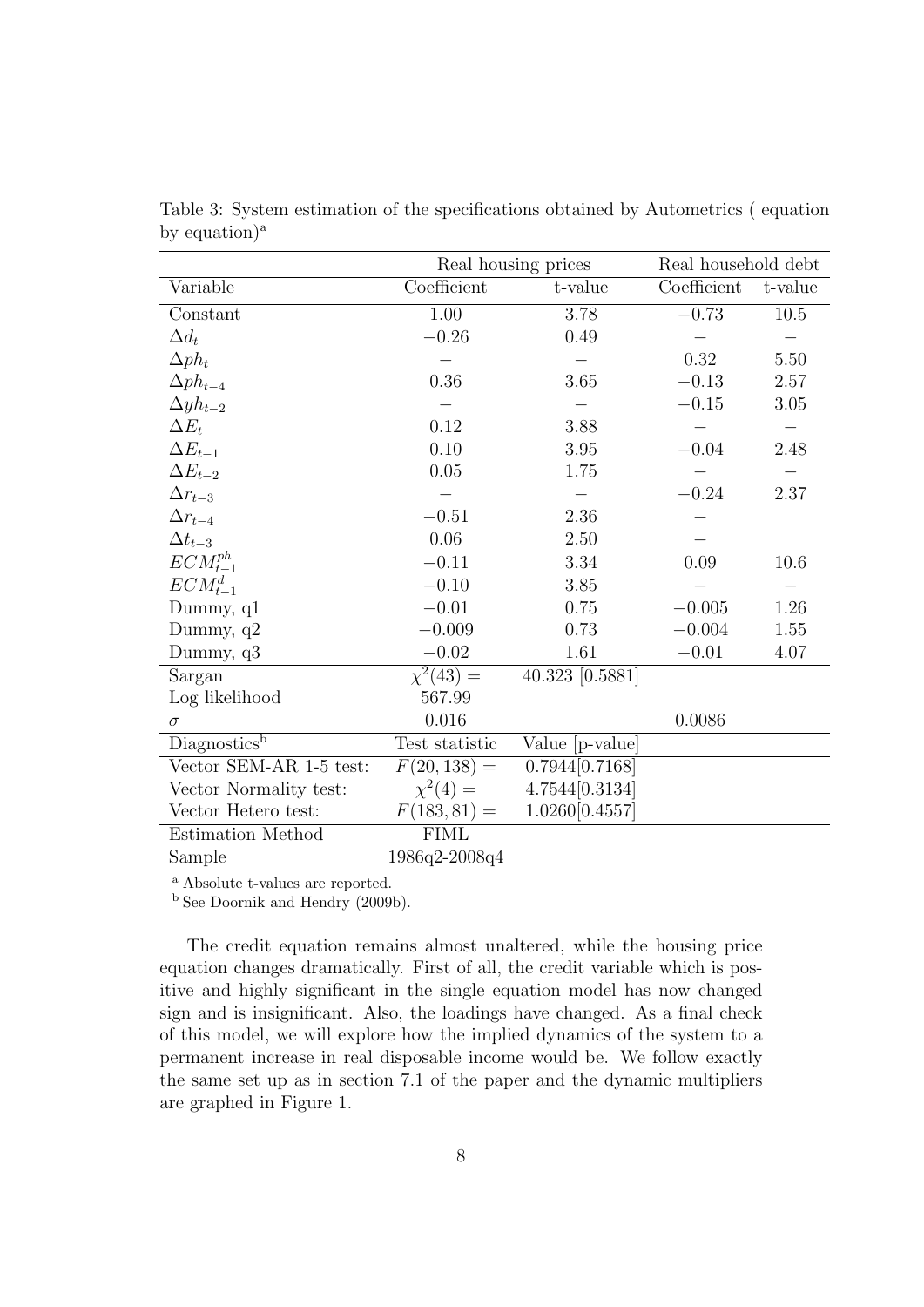Figure 1: The alternative model: Dynamic multipliers of a 1 percent increase in real disposable household income.



Based on the dynamic multipliers from this alternative model, we see that it implies a negative response to household borrowing of an increase in income in the short run, which seems unreasonable from an economic point of view. Also, the credit effect on housing prices changes sign and turns out insignificant, though it was positive and highly significant in the single equation case. Furthermore, we observe relative big changes in the loadings in the housing price equation. On this background we conclude that this model is inferior to the one from the simultaneous model design reported in Table 5 in Section 6 of the paper.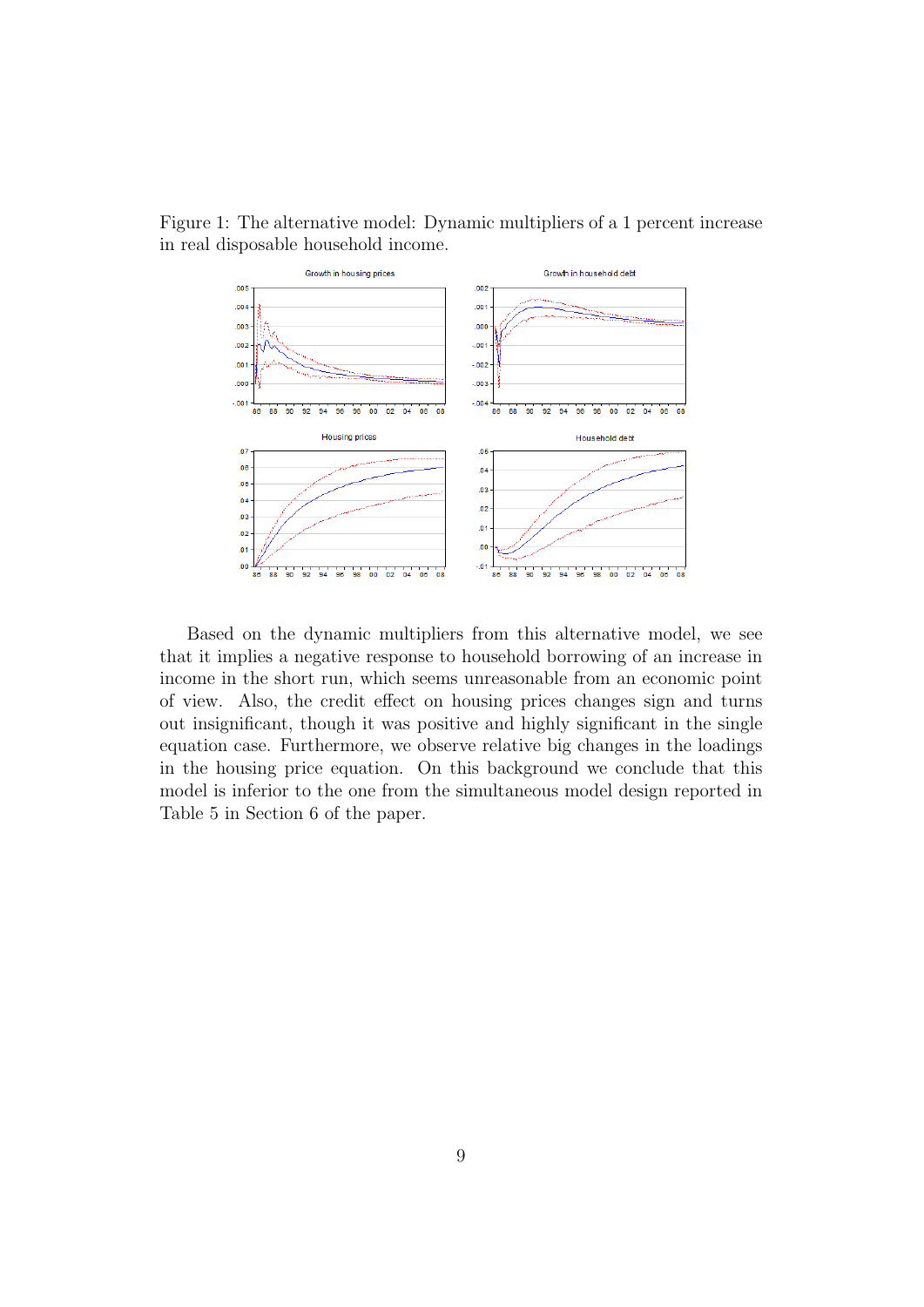## 4 Model without short run price homoegeneity

With reference to the forecasting exercise in Section 6 of the paper, this section discusses a version of the model, where we de-restrict the assumption of short run price homogeneity. To see whether the forecast failures for the credit growth in 2010q1 and 2011q1 (confer Figure 2 in the paper) may be due to the extremely cold winters, which lead to an extraordinary jump in electricity prices in each of the two quarters, we re-estimated the model for the case where short run price homogeneity is relaxed. As shown in the paper (see Figure 3), this improves the forecasting accuracy of the model – and in particular the credit forecasts. The estimation results underlying those forecasts are reported in Table 4.

We started by including the current and first lag of the change in the price deflator  $(\Delta pc)$  in both equations. However, these variables were only significant in the credit equation, and were therefore excluded from the housing price equation. As seen, the inclusion of  $\Delta pc_t$  and  $\Delta pc_{t-1}$  in the credit equation only has minor effects on the estimated parameters of the housing price equation, while the estimates of the credit equation are somewhat changed. That said, it seems to be changed for the better, since – as is evident from inspecting the table – derestricting short run price homogeneity improves the fit of the credit equation. Furthermore, both the current and lagged value are highly significant, and come with opposite signs. In fact, we can not reject the hypothesis that the two coefficients are equal in absolute value, i.e. suggesting that these terms are measuring a surprise inflation  $(\Delta^2 pc_t = \Delta pc_t - \Delta pc_{t-1})$ . This gives additional credence to our conjecture that the forecast failures in 2010q1 and 2011q1 are due to an unexpected increase in electricity prices.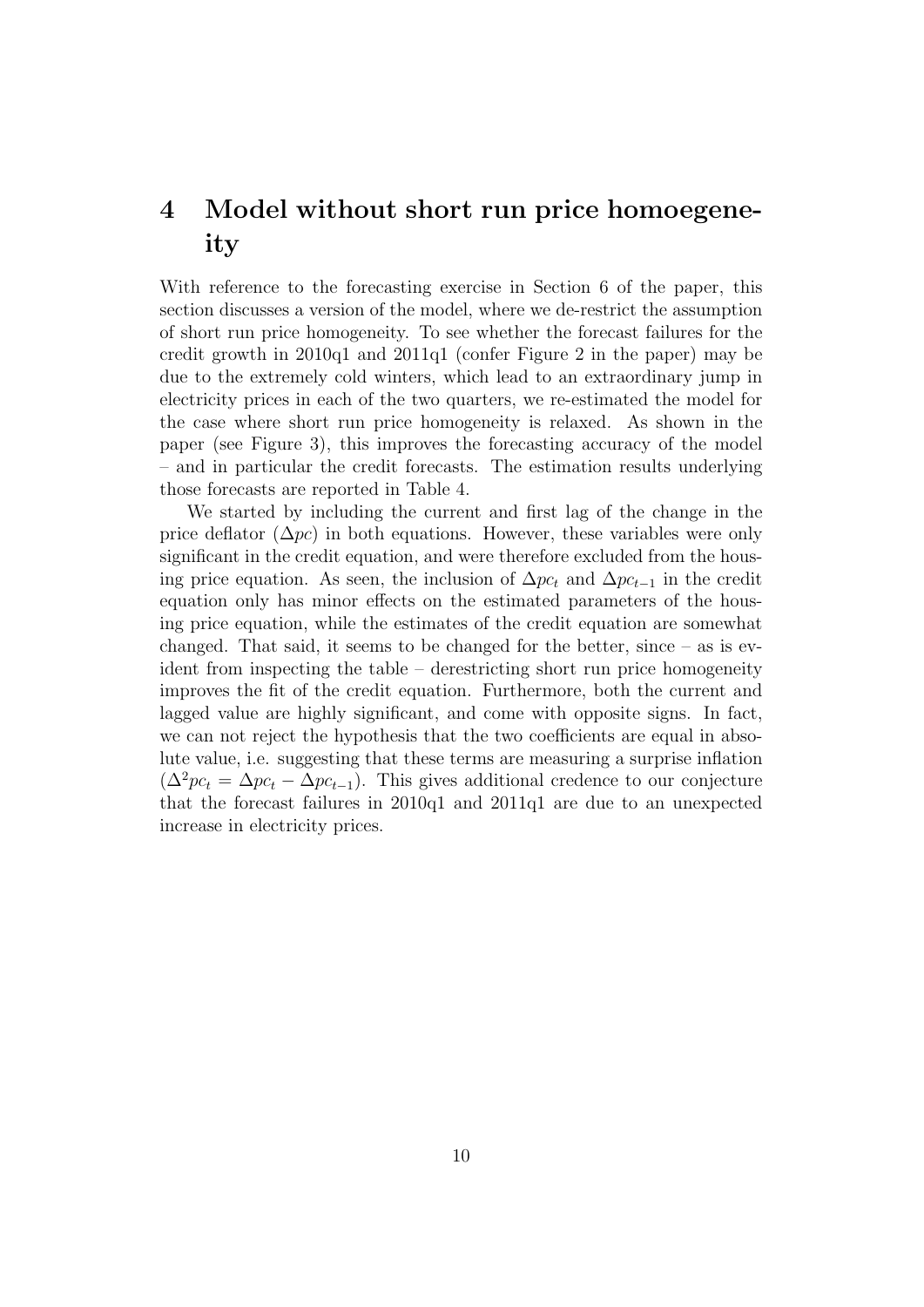|                          |                              | Real housing prices |                 | Real household debt |  |
|--------------------------|------------------------------|---------------------|-----------------|---------------------|--|
| Variable                 | Coefficient                  | t-value             | Coefficient     | t-value             |  |
| Constant                 | 1.617                        | 7.90                | 0.023           | 4.83                |  |
| $\Delta d_t$             | 0.696                        | 3.78                |                 |                     |  |
| $\Delta d_{t-1}$         |                              |                     | 0.560           | 7.68                |  |
| $\Delta d_{t-3}$         | 0.355                        | 2.69                |                 |                     |  |
| $\Delta ph_{t-4}$        | 0.394                        | 5.07                |                 |                     |  |
| $\Delta y h_{t-3}$       |                              |                     | 0.084           | 1.99                |  |
| $\Delta E_t$             | 0.102                        | 5.12                |                 |                     |  |
| $\Delta E_{t-1}$         | 0.100                        | 4.76                |                 |                     |  |
| $\Delta E_{t-2}$         | 0.045                        | 2.05                |                 |                     |  |
| $\Delta R_{t-4}$         |                              |                     | $-0.088$        | 1.13                |  |
| $\Delta pc_t$            |                              |                     | $-0.720$        | 9.25                |  |
| $\Delta pc_{t-1}$        |                              |                     | 0.528           | 5.89                |  |
| $ECM^{ph}_{t-1}$         | $-0.172$                     | 7.86                |                 |                     |  |
| $ECM_{t-1}^d$            | $-0.071$                     | 4.26                | $-0.025$        | 4.63                |  |
| Dummy, q1                | 0.025                        | 3.87                | $-0.016$        | 4.37                |  |
| Dummy, $q2$              | 0.024                        | 4.27                | 0.007           | 2.52                |  |
| Dummy, q3                | 0.013                        | 2.31                | $-0.019$        | 7.36                |  |
| Sargan                   |                              | $\chi^2(48) =$      | 44.68 [0.6099]  |                     |  |
| Log likelihood           |                              | 603.68              |                 |                     |  |
| $\sigma$                 | 0.0137                       |                     | 0.0064          |                     |  |
| Diagnostics <sup>b</sup> |                              | Test statistic      | Value [p-value] |                     |  |
| Vector EGE-AR 1-5 test:  |                              | F(20, 138)          | $0.50$ [0.96]   |                     |  |
| Vector Normality test:   |                              | $\chi^{2}(4)$       | 36.17 [0.00]    |                     |  |
| Vector hetero test:      |                              | F(195,69)           | $0.67$ [0.98]   |                     |  |
| Estimation Method        | <b>FIML</b>                  |                     |                 |                     |  |
| Sample                   | $1986q^2 - 2008q^4$ (T = 91) |                     |                 |                     |  |

Table 4: Short run dynamics <sup>a</sup>

<sup>b</sup> See Doornik and Hendry (2009b).

# 5 Additional tables not included in the paper

Table 5 reports the tests for lag reduction of the VAR(5) we started out with in Section 5 of the paper, while Table 6 reports ADF-tests for stationarity of the residuals in the short run model (confer Table 5 in the paper).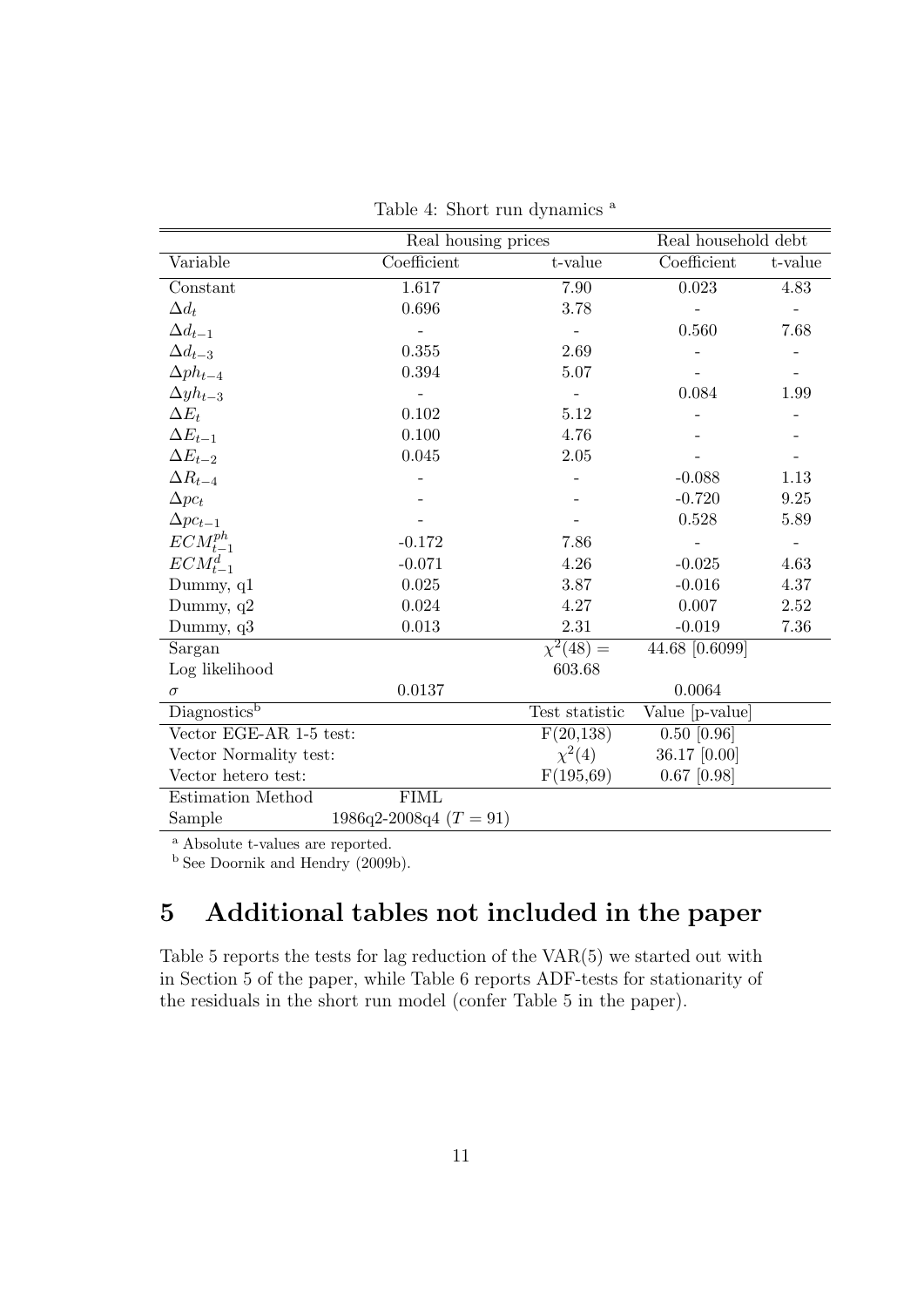| Lags                   | log likelihood | SC                 | HQ        | AIC       |
|------------------------|----------------|--------------------|-----------|-----------|
| $\overline{5}$         | 869.13433      | $-14.194$          | $-15.824$ | $-16.926$ |
| $\overline{4}$         | 866.47195      | $-14.433$          | $-15.964$ | $-16.999$ |
| 3                      | 860.07987      | $-14.590$          | $-16.022$ | $-16.991$ |
| $\overline{2}$         | 857.56754      | $-14.832$          | $-16.166$ | $-17.067$ |
| $\mathbf{1}$           | 854.16023      | $-15.055$          | $-16.290$ | $-17.124$ |
| $\boldsymbol{0}$       | 845.28489      | $-15.157$          | $-16.293$ | $-17.061$ |
| Tests of lag reduction |                |                    |           |           |
| $5 \text{ to } 4$      | $F(6,112) =$   | 0.55420 [0.7658]   |           |           |
| $5 \text{ to } 3$      | $F(12,148) =$  | $0.96638$ [0.4836] |           |           |
| $5 \text{ to } 2$      | $F(18,158) =$  | $0.83006$ [0.6629] |           |           |
| $5 \text{ to } 1$      | $F(24,163) =$  | $0.81618$ [0.7127] |           |           |
| $5 \text{ to } 0$      | $F(30,165) =$  | $1.0756$ [0.3722]  |           |           |
| $4 \text{ to } 3$      | $F(6,116) =$   | 1.4069 [0.2178]    |           |           |
| $4 \text{ to } 2$      | $F(12,153) =$  | $0.98362$ [0.4670] |           |           |
| $4 \text{ to } 1$      | $F(18,164) =$  | $0.91767$ [0.5582] |           |           |
| $4 \text{ to } 0$      | $F(24,168) =$  | $1.2251$ [0.2269]  |           |           |
| $3 \text{ to } 2$      | $F(6,120) =$   | $0.55985$ [0.7615] |           |           |
| $3 \text{ to } 1$      | $F(12,159) =$  | $0.66799$ [0.7801] |           |           |
| $3 \text{ to } 0$      | $F(18,170) =$  | $1.1519$ [0.3071]  |           |           |
| $2 \text{ to } 1$      | $F(6,124) =$   | 0.78849 [0.5806]   |           |           |
| $2 \text{ to } 0$      | $F(12,164) =$  | 1.4710 [0.1398]    |           |           |
| $1\ \mathrm{to}\ 0$    | $F(6,128) =$   | $2.1855[0.0485]^*$ |           |           |
| Estimation period:     | 1986q2-2008q4  |                    |           |           |

Table 5: Lag reduction for the exogenous variables in the unrestricted VAR <sup>a,</sup>

<sup>a</sup> Endogenous variables: Real housing prices, real household debt and real disposable income. Restricted variables: Real interest rate after tax, housing turnover, housing stock and a linear trend. Unrestricted variables: Constant and seasonal dummies.

#### References

- Doornik, J. (2009). Autometrics. In J. L. Castle and N. Shepard (Eds.), The Methodology and Practice of Econometrics, pp. 88–121. Oxford University Press.
- Doornik, J. A. and D. F. Hendry (2009a). Empirical Econometric Modelling Using PcGive 13. Volume 1. London: Timberlake Consultants.
- Doornik, J. A. and D. F. Hendry (2009b). Modelling Dynamic Systems Using PcGive 13. Volume 2. London: Timberlake Consultants.